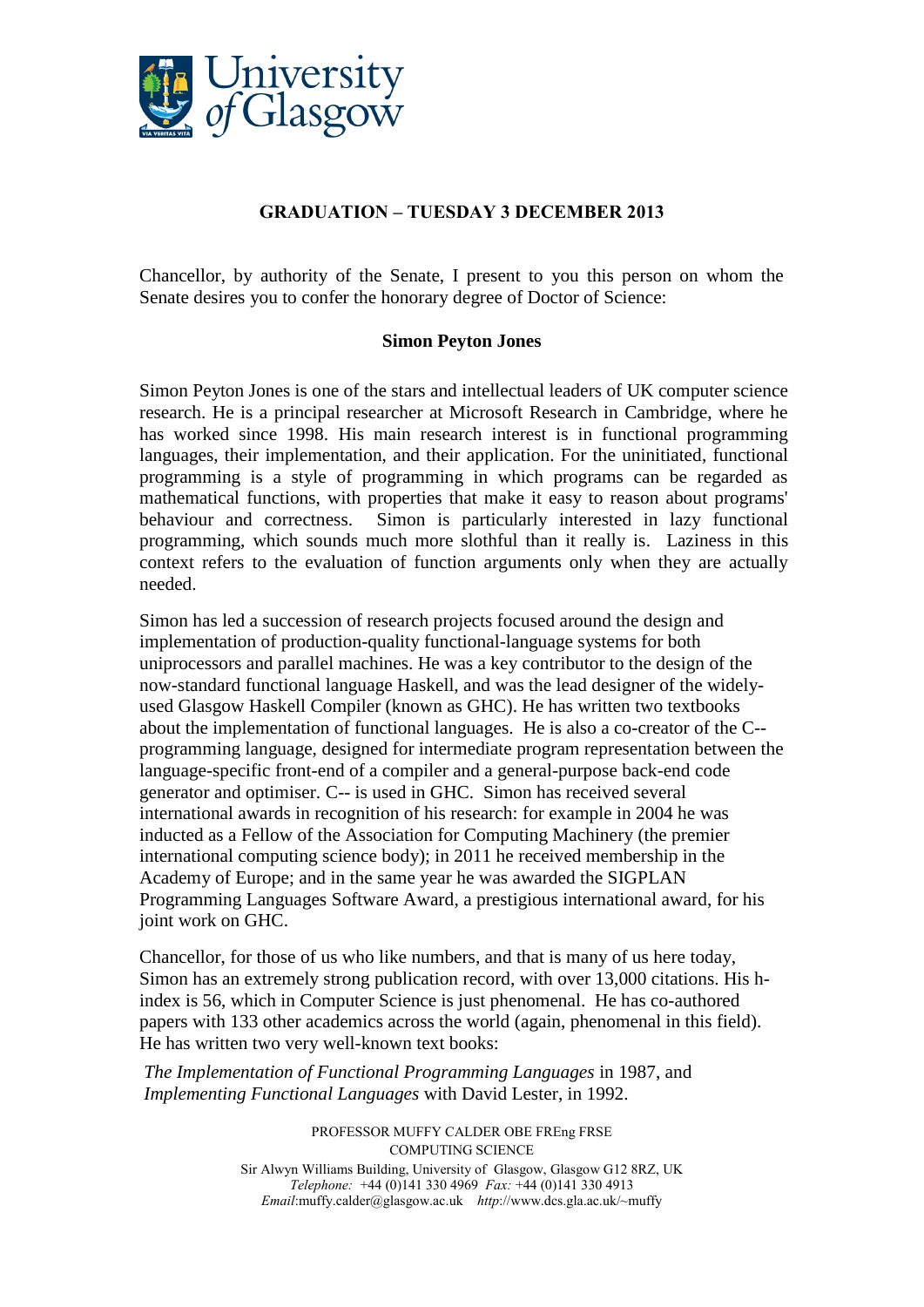

Unusually, Simon does not have a PhD. Following his undergraduate degree at Trinity College Cambridge in 1980, he worked for two years in industry, then he was appointed to a lectureship at UCL, where he stayed for seven years and thence to a Professorship at Glasgow. He stayed with us for 9 happy years until he moved to Microsoft. Many staff and students recall his endless enthusiasm for and commitment to both research and teaching, in particular to the first year engineering class, his pole position in the student questionnaires, his lively jumpers and above all, who can forget his bare feet, even in the depths of winter? But Simon has been more than a research leader and an excellent teacher.

Chancellor, a few years ago Simon decided he would "do something" about the perilous state of computing science education in schools in the UK. He authored a major report: Computing at School: the state of the nation, in 2009, and subsequently he was a major player in the formation of CAS: Computing at School, an organisation that aims to promote the teaching of computer science at school. CAS is a highly effective alliance of teachers, academics, and industry, developing the discipline and opportunities, making recommendations for school curricula, teacher support and continuing professional development. Simon is the founding chair of the Board. Under his leadership, CAS has grown into a significant body with over 4000 members, substantial sponsorship and  $\pounds$ 2 million DfE funding for over 70 master teachers in Computing Science in England. Most of the recent changes in English School education are a result of Simon's personal dedication and persistence; over the last few years he has met with just about every civil servant in Whitehall with

even a hint of responsibility for computing education. His energy, enthusiasm, clarity of argument, and pure intellectual force has won over a huge community of supporters. He was also a member of the Royal Society Working Party on Computing at School, where he personally authored large sections of the final report.

Simon is currently an Honorary Professor in the School, a commitment he takes very seriously. He visits the school several times each year, and is always asking what he can do for us. But most importantly, he has a standing offer to read and critique anyone's research proposals, something that we value highly. Simon will usually give feedback, by telephone, within 24 hours of submitting a proposal to him. I cannot overstate the importance of his reviews, which are always on the money. His critiques are extremely robust and insightful. Many of us, including myself, have been successful with a grant application only because Simon provided crucial feedback about how to address potential weaknesses. We even have a verb – to be "simoned", which was defined by a member of the school thus:

simon (v): the process of having one's research grant ripped apart into little pieces, and being advised to throw half the pieces away, rewrite the rest, and then rearrange them in a different order. It has the side effect of feeling encouraged, supported, greatly inspired and confident that you can produce a much, much better version, one

> PROFESSOR MUFFY CALDER OBE FREng FRSE COMPUTING SCIENCE Sir Alwyn Williams Building, University of Glasgow, Glasgow G12 8RZ, UK *Telephone:* +44 (0)141 330 4969 *Fax:* +44 (0)141 330 4913 *Email*:muffy.calder@glasgow.ac.uk *http*://www.dcs.gla.ac.uk/~muffy